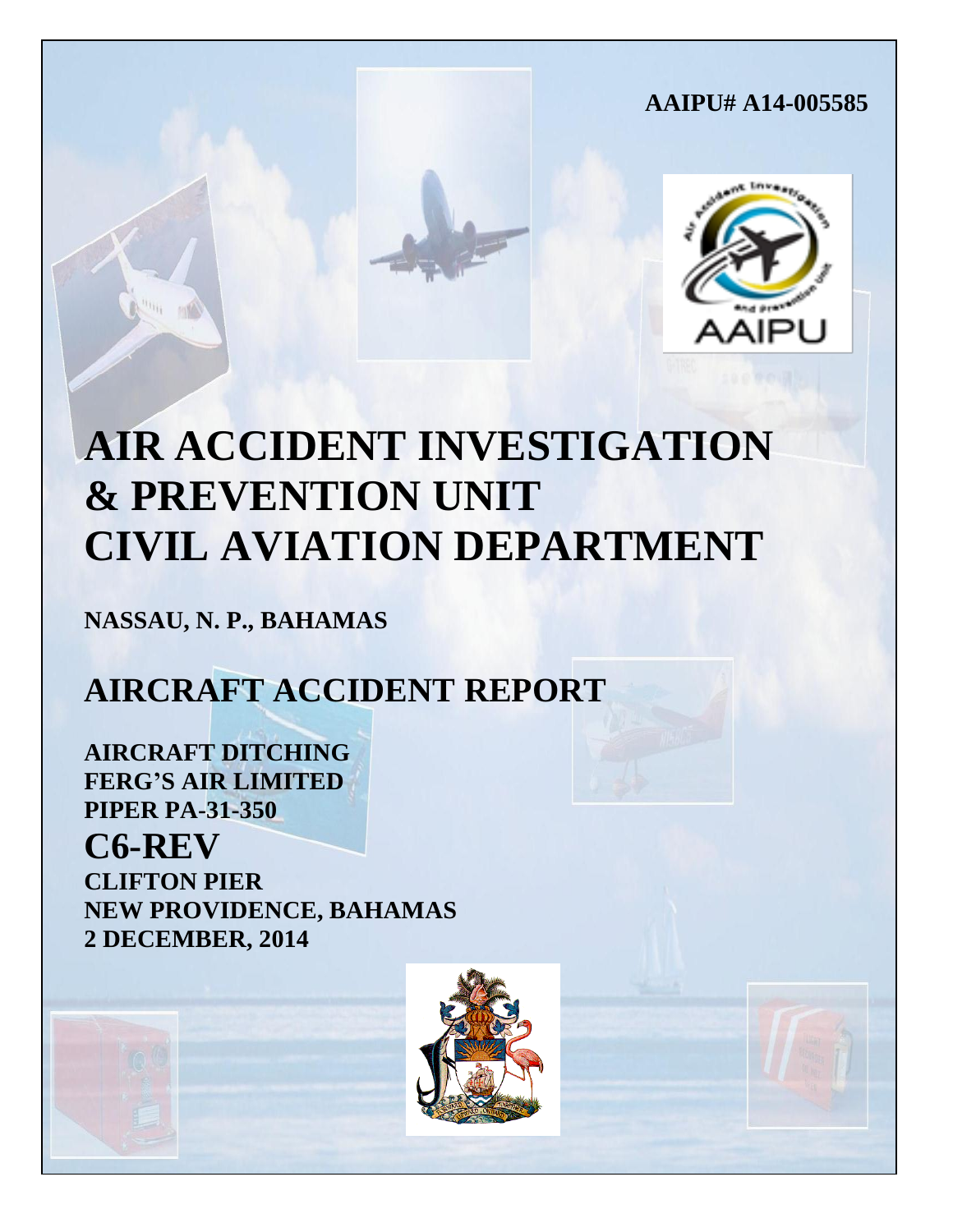

**Bahamas Department of Civil Aviation Air Accident Investigation and Prevention Unit P. O. Box AP-59244 2 nd Floor, JL Center, Blake Road Nassau N. P., Bahamas**

# **AIRCRAFT ACCIDENT REPORT AIRCRAFT DITCHING FERG'S AIR LIMITED PIPER PA-31-350, C6-REV CLIFTON PIER NEW PROVIDENCE, BAHAMAS 2 DECEMBER, 2014**



Abstract: This report documents the accident involving a Piper PA 31-350 aircraft, registered to and operated by Ferg's Air Limited as Southern Air Limited Flight 302 that occurred on December 2<sup>nd</sup> 2014 at approximately 8:45am local (1345Z). The aircraft ditched in waters in the south western vicinity of New Providence following a landing attempt to runway 09 at the Lynden Pindling International Airport, Nassau, Bahamas after experiencing landing gear problems followed by a failure of the right engine. The accident resulted in one (1) fatality.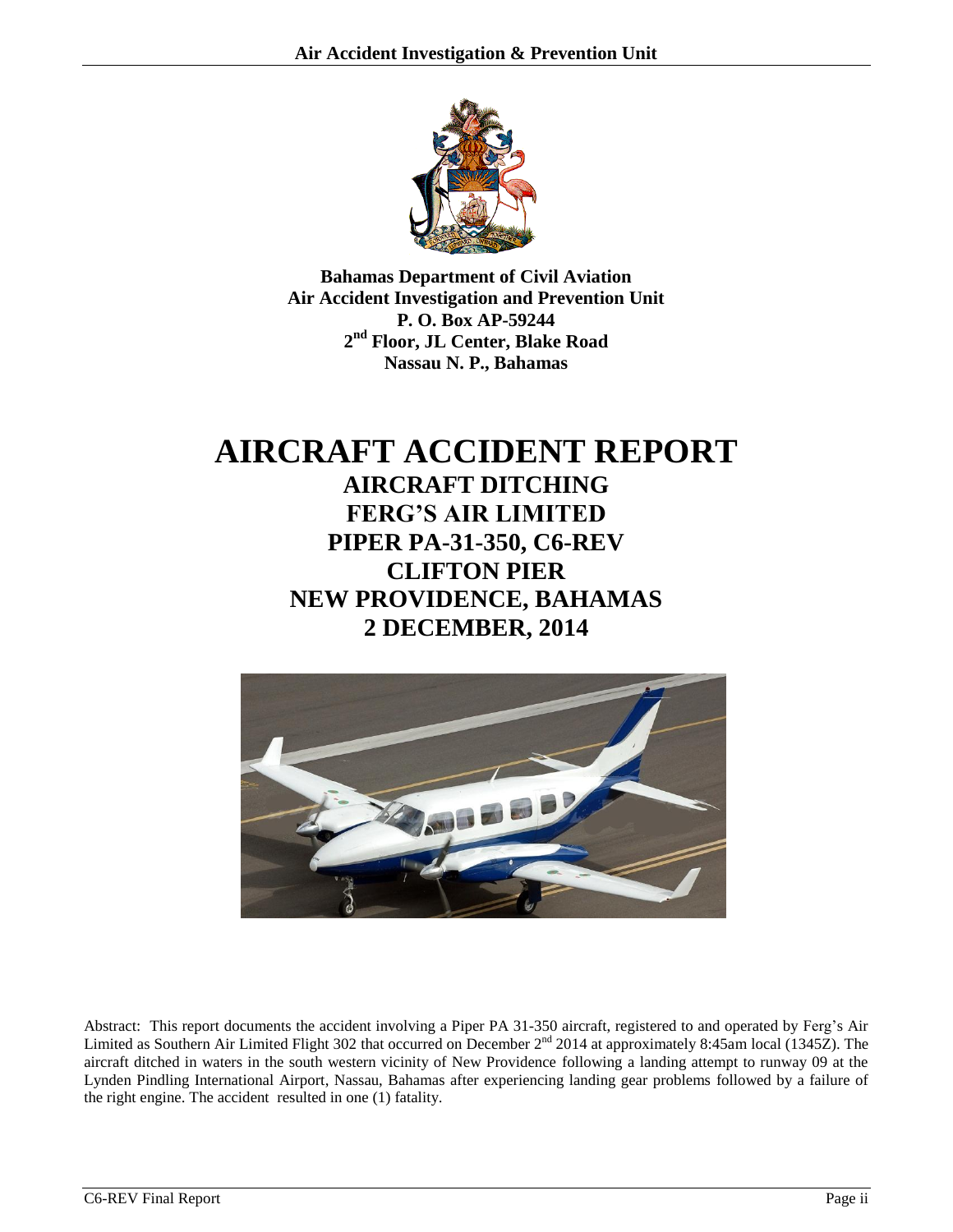

# **Bahamas Department of Civil Aviation Air Accident Investigation and Prevention Unit**

The Air Accident Investigation and Prevention Unit (AAIPU) is the aviation accident investigation unit of the Bahamas Civil Aviation Department (BCAD).

The AAIPU's function is to promote and improve safety and public confidence in the aviation industry through excellence in:

- independent investigation of aviation accidents and other safety occurrences
- safety data recording, analysis and research
- fostering safety awareness, knowledge and action.

#### **The AAIPU does not investigate for the purpose of apportioning blame or to provide a means for determining liability.**

The AAIPU performs its functions in accordance with the provisions of the *Bahamas Civil Aviation (Safety) (Amendment) Regulations (BASR) 2013, Schedule 19, International Civil Aviation Organization (ICAO) Annex 13*  and, where applicable, relevant international agreements.

The Civil Aviation Department is mandated by the Ministry of Transportation and Aviation to investigate air transportation accidents and incidents, determine probable causes of accidents and incidents, issue safety recommendations, study transportation safety issues and evaluate the safety effectiveness of agencies and stakeholders involved in air transportation.

The AAIPU makes public its actions and decisions through accident reports, safety studies, special investigation reports, safety recommendations and safety alerts. When the AAIPU issues a safety recommendation, the person, organization or agency must provide a written response within 90 days. That response must indicate whether the person, organization or agency accepts the recommendation, any reasons for not accepting part or all of the recommendation, and details of any proposed safety action to give effect to the recommendation.

Official Copies of accident reports can be obtained by contacting:

**Mr. Ivan Cleare Director (Acting) Bahamas Department of Civil Aviation P. O. Box N975 3rd Floor, JL Center, Blake Road Nassau N. P., Bahamas (242) 397-4700 Ext. 4714**

Unofficial copies of the reports can be viewed on our website at [www.aaipu-bcaa.com](http://www.aaipu-bcaa.com/)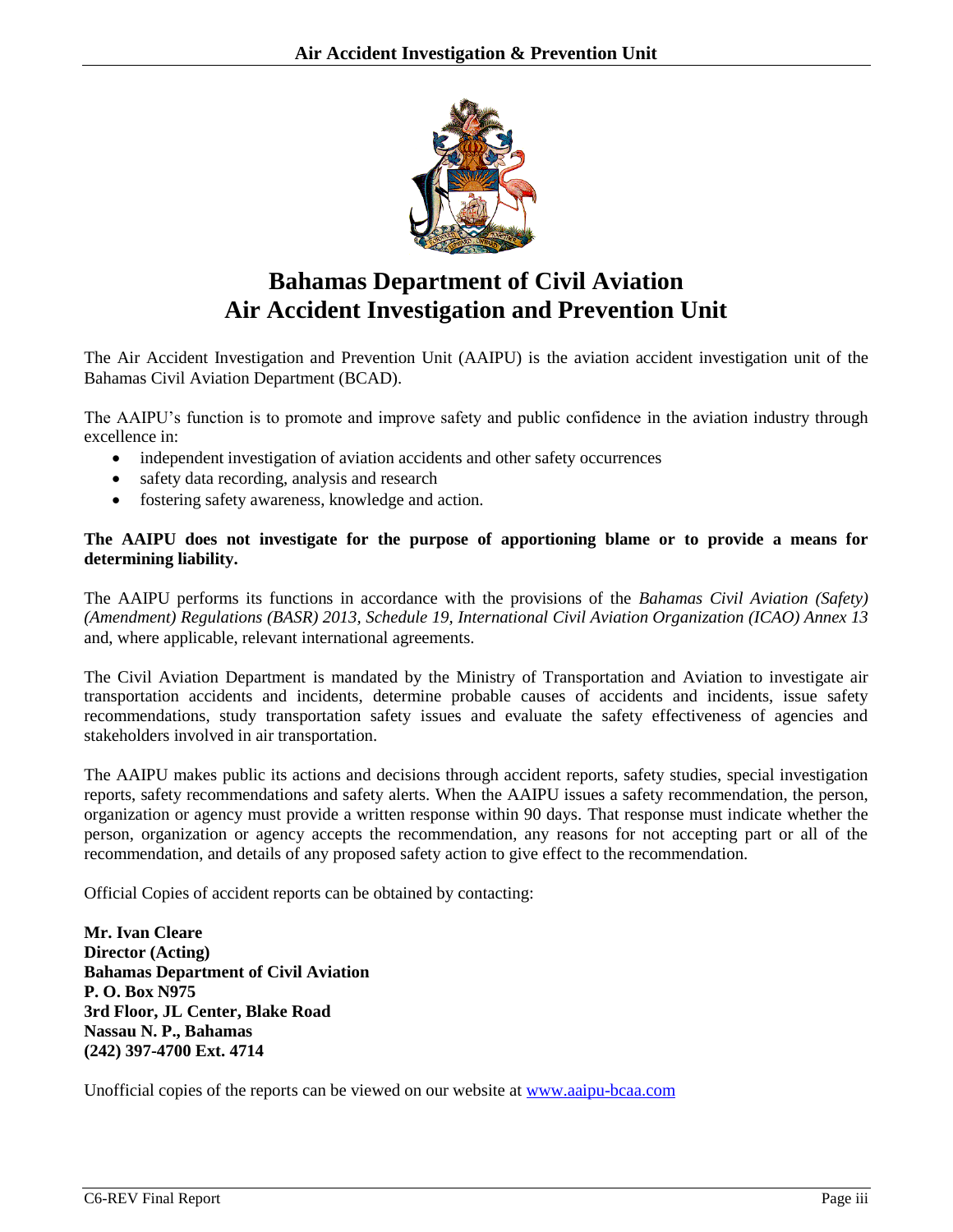# **Table of Contents**

| <b>TITLE</b>      | vii |  |
|-------------------|-----|--|
|                   |     |  |
|                   |     |  |
| PART <sub>1</sub> |     |  |
|                   |     |  |
| 1.1               |     |  |
| 1.2               |     |  |
| 1.3               |     |  |
| 1.4               |     |  |
| 1.5               |     |  |
| 1.6               |     |  |
| 1.6.1             |     |  |
| 1.6.2             |     |  |
| 1.6.3             |     |  |
| 1.6.4             |     |  |
| 1.6.5             |     |  |
| 1.7               |     |  |
| 1.8               |     |  |
| 1.9               |     |  |
| 1.10              |     |  |
| 1.11              |     |  |
| 1.12              |     |  |
| 1.13              |     |  |
| 1.14              |     |  |
| 1.15              |     |  |
| 1.16              |     |  |
| 1.17              |     |  |
|                   |     |  |
|                   |     |  |
| PART <sub>2</sub> |     |  |
| 2.1               |     |  |
| 2.2               |     |  |
| 2.3               |     |  |
| 2.4               |     |  |
| PART <sub>3</sub> |     |  |
|                   |     |  |
| 3.1               |     |  |
| 3.2               |     |  |
| PART <sub>4</sub> |     |  |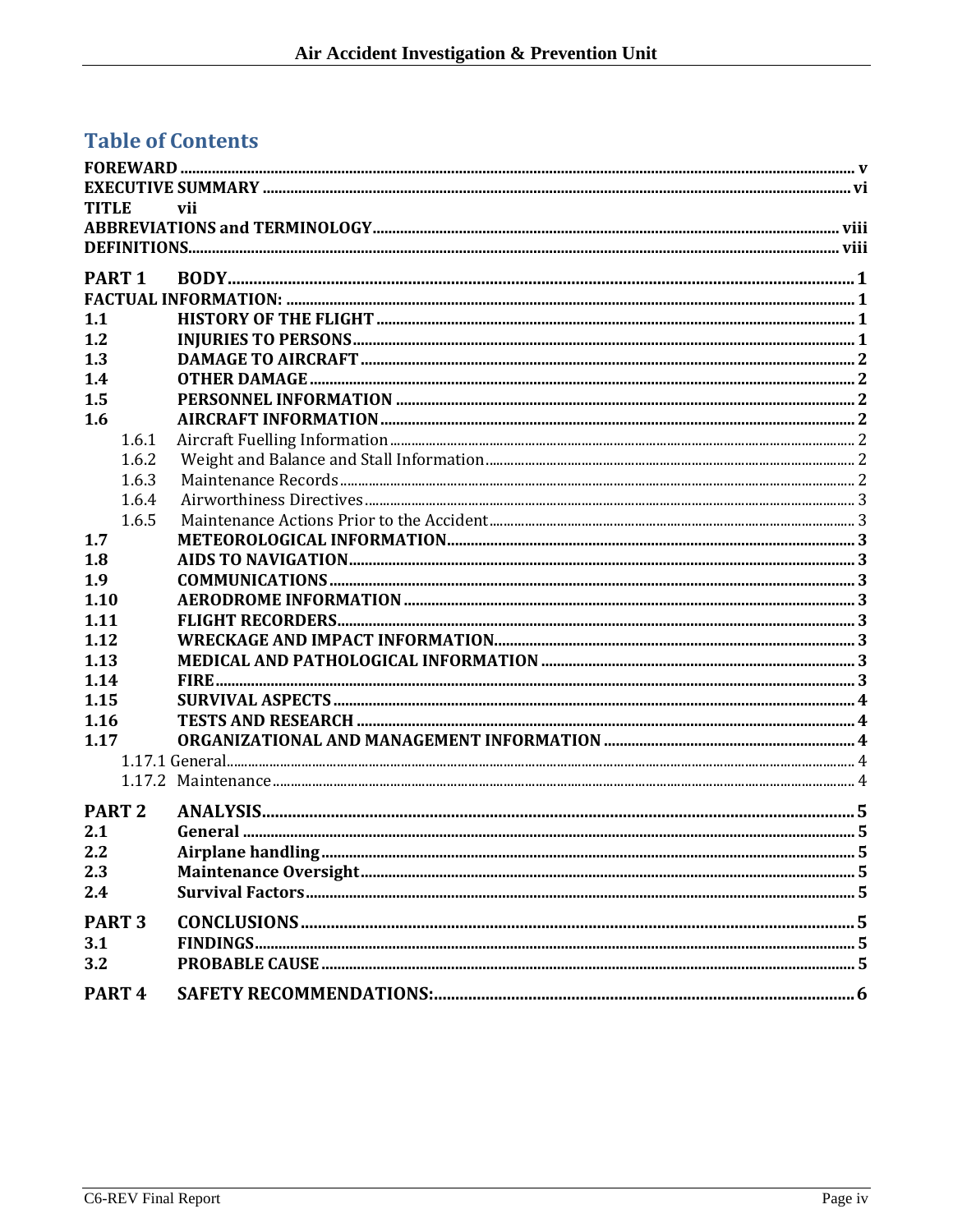#### <span id="page-4-0"></span>**FOREWARD**

February 27, 2015

Mr. Ivan Cleare Director (Acting) Bahamas Civil Aviation Department P.O. Box N-975 Nassau, N.P., Bahamas

Sir

The Air Accident Investigation & Prevention Unit is duty-bound to submit this report on the circumstances of the fatal accident involving C6-REV, a Piper PA 31-350 aircraft, registered in the Bahamas to Ferg's Air Limited, a Bahamas AOC Holder and operated as Southern Air Limited Flight 302. This accident occurred on December 2nd 2014 at 8:45am local time (1345Z) after ditching in waters in the southwestern vicinity of New Providence Island. The aircraft experienced landing gear problems followed by an engine failure which resulted in the decision to land the aircraft in water.

This report is submitted pursuant to Part XII, Regulation 80, and Schedule 19 of the Bahamas Civil Aviation (Safety)(Amendment) Regulation (BASR 2013) and in accordance with Annex 13 to the Convention on International Civil Aviation Organization (ICAO).

In accordance with Annex 13 to the Convention on International Civil Aviation (ICAO), and Schedule 19 of the Bahamas Civil Aviation (Safety)(Amendment) Regulations (BASR), the fundamental purpose of such investigations is to determine the circumstances and causes of these events, with a view to the preservation of life and the avoidance of similar occurrences in the future. It is not the purpose of such investigations to apportion blame or liability.

This report contains the facts which have been determined up to the time of publication. Information is published to inform the aviation industry and the public of the circumstances surrounding this accident. The contents of this report may be subjected to alterations or corrections later if additional factual information becomes available.

Regards

Delvin R. Major Investigator in Charge Air Accident Investigation and Prevention Unit Bahamas Department of Civil Aviation 2<sup>nd</sup> Floor, JL Center, Blake Road Nassau, N. P., Bahamas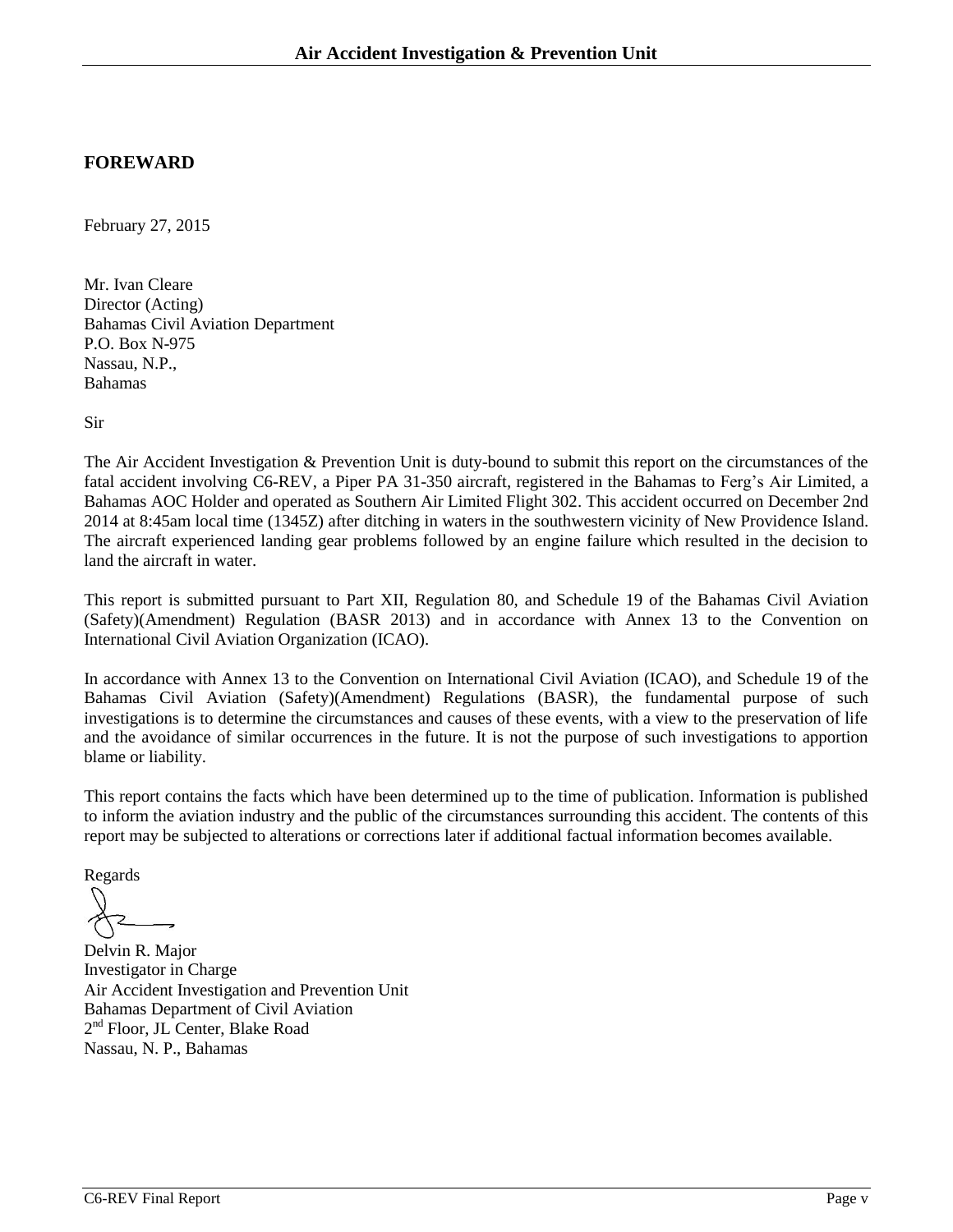

## BAHAMAS CIVIL AVIATION DEPARTMENT AIR ACCIDENT INVESTIGATION AND PREVENTION UNIT

#### <span id="page-5-0"></span>**EXECUTIVE SUMMARY**

On December 2<sup>nd</sup> 2014 at 8:45am (1345Z), a Piper PA 31-350 aircraft, registration C6-REV, registered to and operated by Ferg's Air Limited, a Bahamas AOC holder, and operating as Southern Air Flight 302 was ditched in waters approximately 6nm from the shoreline in the south western district of the island of New Providence. The pilot stated that he experienced an engine failure while trying to resolve a landing gear problems during initial landing approach at Lynden Pindling International Airport (MYNN) Nassau, Bahamas.

The aircraft made an initial visual approach to Runway 09 at the Lynden Pindling International Airport. Due to failure of the left main landing gear, the landing gear unsafe light remaining illuminated. The pilot made a decision to execute a miss approach procedure prior to an attempt to recycle the landing gear and execute an emergency extend procedure. The aircraft executed a fly by, of the ATC control tower to visually affirm the three landing gears were extended. The tower reported that all three landing gears "appeared to be in a down and locked position."

The pilot next made a right turn to proceed outbound and make another approach, however on the downwind to runway 09 he began experiencing problems with the right engine. Due to the engine troubles and indications, the pilot made the decision to secure (shutdown) the engine. A later attempt to restart the engine proved unsuccessful. The aircraft was unable to maintain altitude while flying on a single engine. The pilot realized that he was unable to make the runway at the rate at which the aircraft was losing altitude, the decision was made to ditch the aircraft in the water.

Upon touching down on the water, the emergency exits were opened and the passengers and pilot were able to evacuate before the aircraft sunk beneath the surface. Small boats operating in the area picked up the occupants of the aircraft. An elderly male passenger died during the process. The aircraft sank in waters estimated in excess of 6,500 feet therefore no analysis could be made to determine the cause of the engine failure.

No person or structure on the ground was injured or damaged and no environmental impact was reported as a result of this accident.

The Air Accident Investigation & Prevention Unit (AAIPU) determines that the probable cause(s) of this accident were:

Engine failure and inability of the aircraft to maintain safe altitude.

Contributing Factors includes:

• Failure of the left main landing gear.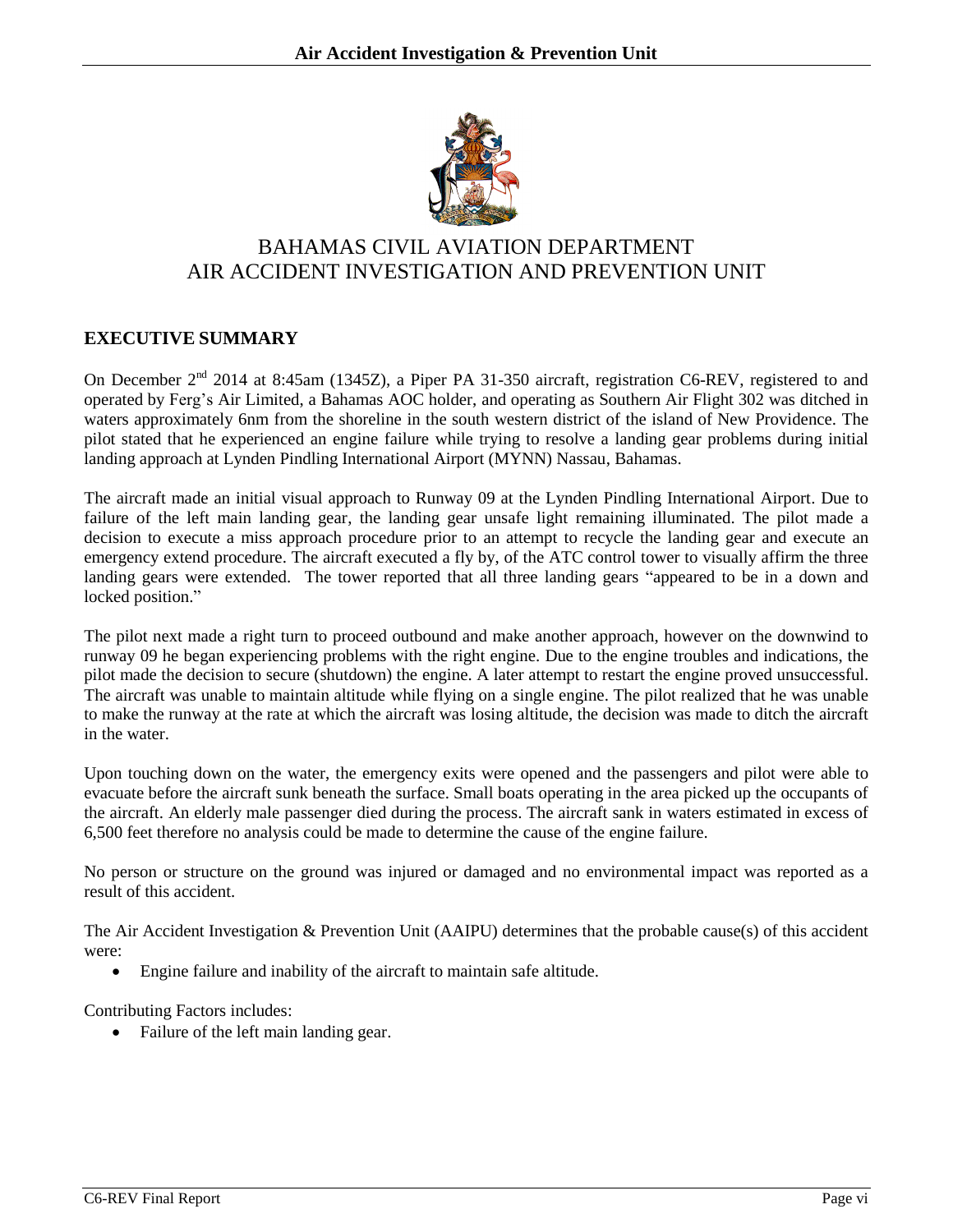

# BAHAMAS CIVIL AVIATION DEPARTMENT AIR ACCIDENT INVESTIGATION AND PREVENTION UNIT

## <span id="page-6-0"></span>**TITLE**

| <b>Registered Owner:</b>           | Ferg's Air Limited                                                                 |  |  |  |
|------------------------------------|------------------------------------------------------------------------------------|--|--|--|
| <b>Operator:</b>                   | Ferg's Air Limited operating as Southern Air Flight 302                            |  |  |  |
| <b>Manufacturer:</b>               | Piper Aircraft Inc.                                                                |  |  |  |
| <b>Model:</b>                      | PA 31-350 Navajo                                                                   |  |  |  |
| <b>Aircraft Type:</b>              | <b>Fixed Wing Multi Engine</b>                                                     |  |  |  |
| <b>Nationality:</b>                | <b>Bahamas</b>                                                                     |  |  |  |
| <b>Registration:</b>               | C6-REV                                                                             |  |  |  |
| <b>Place of Accident:</b>          | Off Clifton Pier, Southwestern District of New Providence, Bahamas                 |  |  |  |
| <b>Date and Time:</b>              | December 2nd, 2014 at 1345Z (8:45am local EST)                                     |  |  |  |
| <b>Notification:</b>               | DCA, NTSB, ICAO, FAA,                                                              |  |  |  |
| <b>Investigating Authority:</b>    | <b>Civil Aviation Department</b><br>Air Accident Investigation and Prevention Unit |  |  |  |
| <b>Investigator in Charge:</b>     | Mr. Delvin R. Major                                                                |  |  |  |
| <b>Accredited Representative:</b>  | Mr. Brian Rayner National Transportation Safety Board                              |  |  |  |
| <b>Releasing Authority:</b>        | Civil Aviation Department, Nassau, N. P., Bahamas                                  |  |  |  |
| <b>Date of Report Publication:</b> | March 2, 2015                                                                      |  |  |  |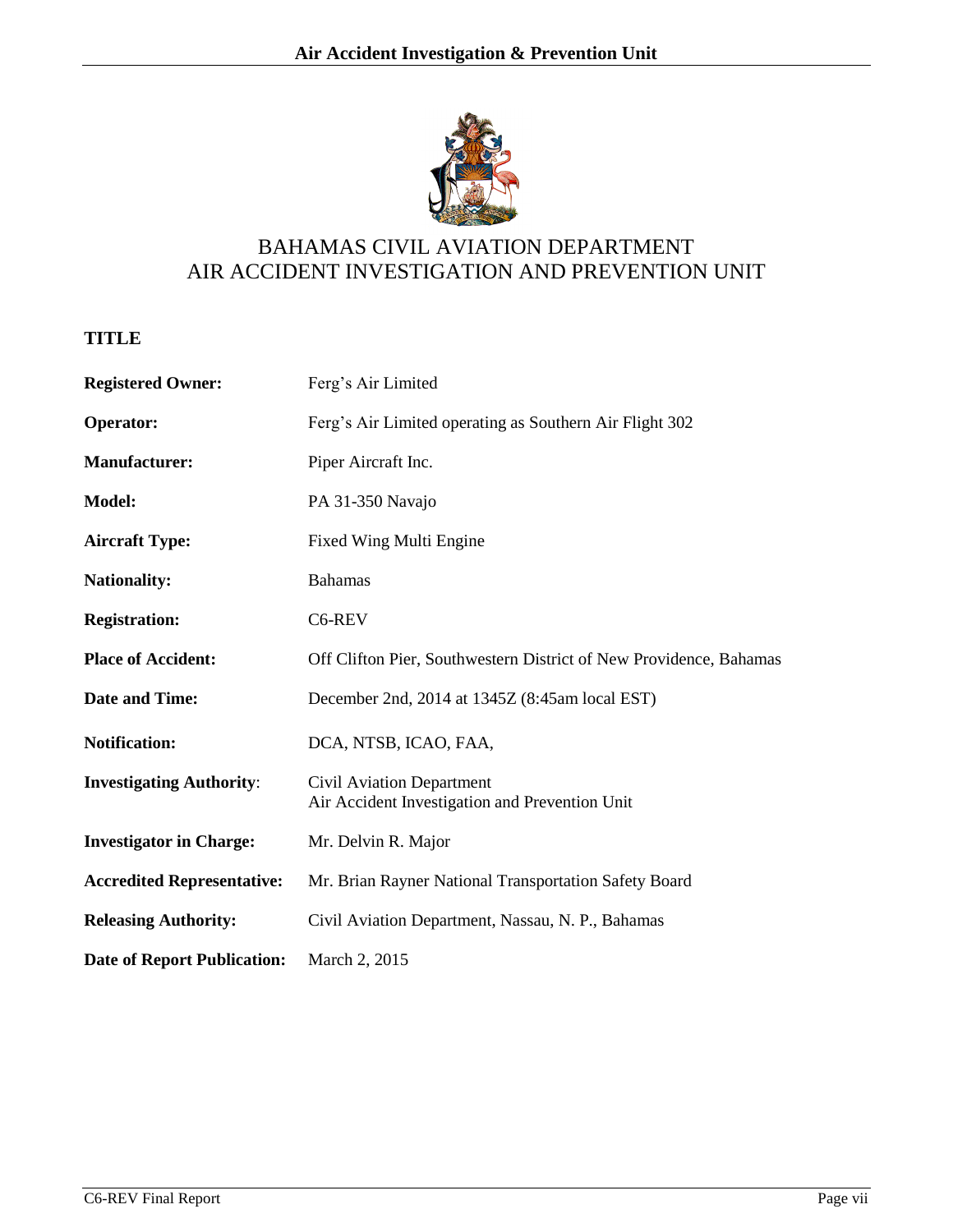#### <span id="page-7-0"></span>**ABBREVIATIONS AND TERMINOLOGY**

*When the following terms are used in this report, they have the following meanings;*

| <b>AAIPU</b>    | Air Accident Investigation and Prevention Unit               |
|-----------------|--------------------------------------------------------------|
| <b>AIS</b>      | <b>Automatic Information Services</b>                        |
| <b>ATS</b>      | <b>Air Traffic Services</b>                                  |
| <b>BDCA/CAD</b> | Bahamas Department of Civil Aviation                         |
| <b>BASR</b>     | Bahamas Civil Aviation (Safety) Regulations (April 17, 2013) |
| $C$ of A        | <b>Certificate of Airworthiness</b>                          |
| $C$ of R        | Certificate of Registration                                  |
| <b>DCA</b>      | Director of Civil Aviation                                   |
| <b>EST</b>      | Eastern Standard Time (-4 hours to convert from UTC)         |
| <b>FAA</b>      | <b>Federal Aviation Administration</b>                       |
| <b>ICAO</b>     | International Civil Aviation Organization                    |
| <b>MET</b>      | Meteorological Office / Department                           |
| <b>METAR</b>    | Weather Report furnished by Meteorological Department        |
| NM or nm        | <b>Nautical Miles</b>                                        |
| <b>NTSB</b>     | <b>National Transportation Safety Board</b>                  |
| <b>USA</b>      | <b>United States of America</b>                              |
| <b>VFR</b>      | <b>Visual Flight Rules</b>                                   |
| UTC/Z           | Universal Coordinated Time / Zulu time                       |

#### <span id="page-7-1"></span>**DEFINITIONS**

When the following terms are used in the Standards and Recommended Practices for Aircraft Accident and Incident Investigation, they have the following meaning:

**Accident.** An occurrence associated with the operation of an aircraft which takes place between the times any person boards the aircraft with the intention of flight until such time as all such persons have disembarked, in which:

a) a person is fatally or seriously injured as a result of:

— being in the aircraft, or

— direct contact with any part of the aircraft, including parts which have become detached from the aircraft, or

— direct exposure to jet blast, except when the injuries are from natural causes, self-inflicted or inflicted by other persons, or when the injuries are to stowaways hiding outside the areas normally available to the passengers and crew; or

b) the aircraft sustains damage or structural failure which:

— adversely affects the structural strength, performance or flight characteristics of the aircraft, and

— would normally require major repair or replacement of the affected component, except for engine failure or damage, when the damage is limited to the engine, its cowlings or accessories; or for damage limited to propellers, wing tips, antennas, tires, brakes, fairings, small dents or puncture holes in the aircraft skin; or

c) the aircraft is missing or is completely inaccessible.

Note 1.— For statistical uniformity only, an injury resulting in death within thirty days of the date of the accident is classified as a fatal injury by ICAO.

Note 2. An aircraft is considered to be missing when the official search has been terminated and the wreckage has not been located.

**Accredited representative.** A person designated by a State, on the basis of his or her qualifications, for the purpose of participating in an investigation conducted by another State.

**Adviser**. A person appointed by a State, on the basis of his or her qualifications, for the purpose of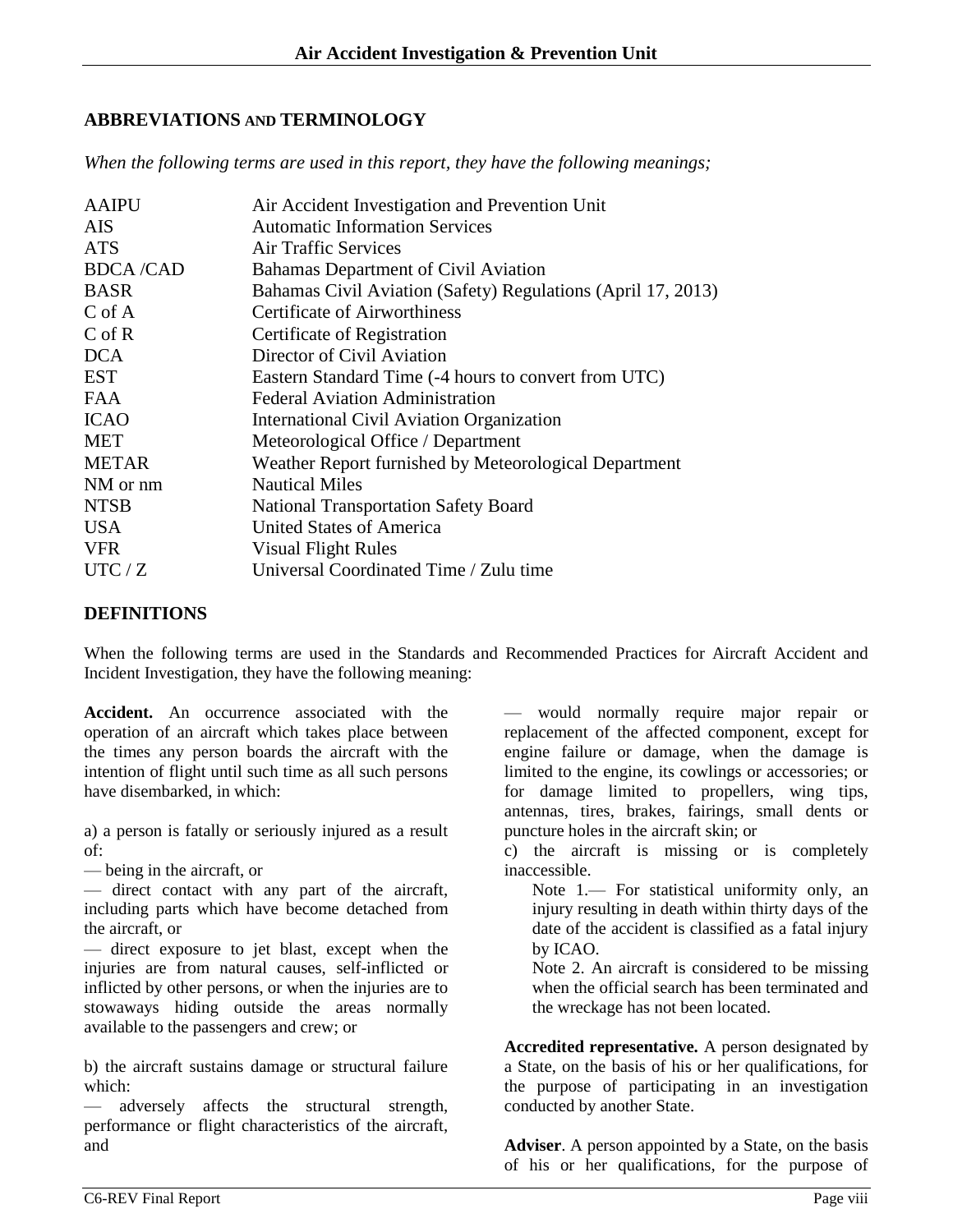assisting its accredited representative in an investigation.

**Aircraft.** Any machine that can derive support in the atmosphere from the reactions of the air other than the reactions of the air against the earth's surface.

**Causes.** Actions, omissions, events, conditions, or a combination thereof, which led to the accident or incident.

**Fatal injury**. - means any injury which results in death within 30 days of the accident.

**Flight recorder.** Any type of recorder installed in the aircraft for the purpose of complementing accident/incident investigation.

**Investigation.** A process conducted for the purpose of accident prevention which includes the gathering and analysis of information, the drawing of conclusions, including the determination of causes and, when appropriate, the making of safety recommendations.

**Investigator-in-charge.** A person charged, on the basis of his or her qualifications, with the responsibility for the organization, conduct and control of an investigation.

Note.— Nothing in the above definition is intended to preclude the functions of an investigator-in-charge being assigned to a commission or other body.

**Maximum mass.** Maximum certificated take-off mass.

**Operator.** A person, organization or enterprise engaged in or offering to engage in an aircraft operation.

**Preliminary Report.** The communication used for the prompt dissemination of data obtained during the early stages of the investigation.

**Safety recommendation.** A proposal of the accident investigation authority of the State conducting the investigation, based on information derived from the investigation, made with the intention of preventing accidents or incidents.

**State of Design.** The State having jurisdiction over the organization responsible for the type design.

**State of Manufacture.** The State having jurisdiction over the organization responsible for the final assembly of the aircraft.

**State of Occurrence.** The State in the territory of which an accident or incident occurs.

**State of the Operator.** The State in which the operator's principal place of business is located or, if there is no such place of business, the operator's permanent residence.

**State of Registry.** The State on whose register the aircraft is entered.

Note.— In the case of the registration of aircraft of an international operating agency on other than a national basis, the States constituting the agency are jointly and severally bound to assume the obligations which, under the Chicago Convention, attach to a State of Registry. See, in this regard, the Council Resolution of 14 December 1967 on Nationality and Registration of Aircraft Operated by International Operating Agencies which can be found in Policy and Guidance Material on the Economic Regulation of International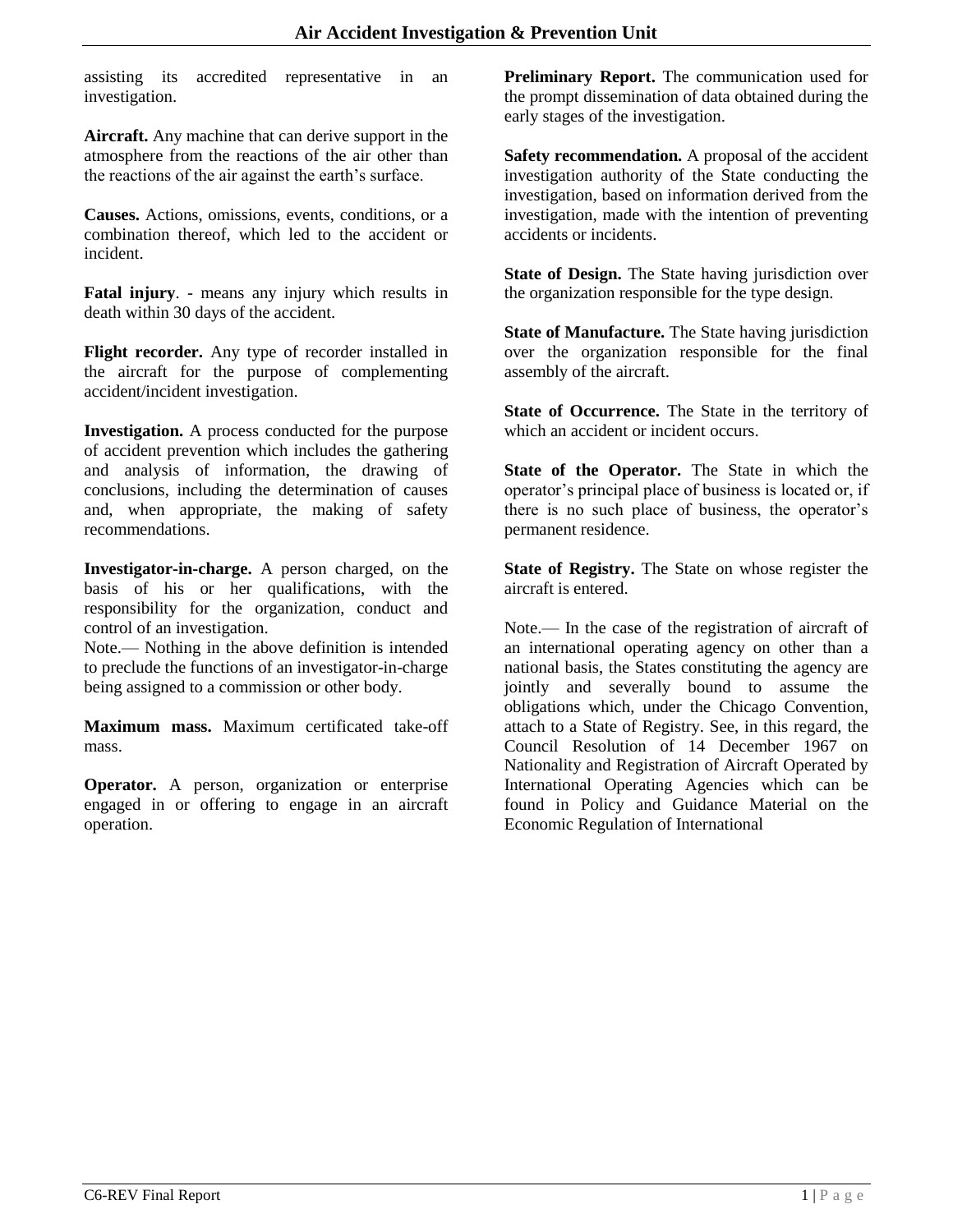# <span id="page-9-0"></span>**PART 1 BODY**

#### <span id="page-9-1"></span>**FACTUAL INFORMATION:**

#### <span id="page-9-2"></span>**1.1 HISTORY OF THE FLIGHT**

On Tuesday December 2nd, 2014 at approximately 8:45 am (1345Z) a Ferg's Air Limited, Piper PA31-350 Navajo aircraft, registration C6-REV, operated as Southern Air Limited Flight 302, ditched in waters approximately 6nm from shore in the southwestern district of New Providence. The flight originated at Governor's Harbour, Eleuthera (MYEM) with 10+1 persons on board at approximately 8:15 am in Visual Meteorological Conditions (VMC). At around 8:30am, the aircraft 15 nautical miles east of Lynden Pindling International Airport at 4,500 feet contacted Nassau Air Traffic Control Tower. The aircraft was instructed that runway 09 was in use and they can expect a landing on that runway. Upon final approach to runway 09, with the landing gears selected to the "EXTEND" position, only the nose and right main landing gear lights indicated the "down and locked" position. The left main landing gear light did not illuminate to indicate the "down and locked" position, so the landing was aborted and the pilot requested to go around so he could recycle and troubleshoot the landing gear issue.

The pilot made a left turn, flew over the north western shoreline and recycled the landing gears a few times and also tried the emergency hand pump in an attempt to extend the gear. Despite all efforts, the left main landing gear light still did not illuminate to indicated the gear was in the safe "down and locked" position. At this time the aircraft was allowed to fly by the tower so that the controller may make a visual check of the landing gears to see if they were in the extended position. The controller advised the pilot that all gears "appeared to be extended". Once again the pilot proceeded outbound to make another attempt for landing. For this approach the pilot made a right turn over the southwestern shoreline and proceeded downwind to runway 09.

While on the downwind to runway 09 the pilot stated he began to experience problems with the right engine. The engine eventually stopped and all attempts to restart were unsuccessful. As a result of single engine operation, level flight could not be maintained even after retracting the gears and cleaning up the airplane. The decision was made by the pilot to ditch in the water vs. attempting to make the airport where numerous trees and obstacles would make the landing more difficult if the runway could not be made.

After touching down on the water the most of the occupants were able to evacuate the aircraft through the normal and emergency exits before the aircraft sank into the ocean. One passenger died during the process. Witness stated that "the plane skipped across the water three times before rotating and hitting with a severe impact. The port (left) tail section received the bulk of the impact as did the port side of the plane." Eye witness further stated that the passenger that died and "luggage from the baggage compartment were ejected from the rear of the plane on the port side." "Multiple passengers could not swim or were extremely limited in their ability to swim." Despite the plane having the full complement of survival equipment (life vests), only two were taken out of the aircraft. Passengers were holding on to bags and other debris that floated out of the aircraft as it submerged. Passengers helped each other until rescuers arrived to assist. Estimates from eye witness were that "the entire plane disappeared under water from 30 to 60 seconds after impact." The depth where the aircraft came to rest on the water was reported as in excess of 6,500 feet. Once the aircraft settled, it submerged and was not able to be recovered. Safety concerns raised by eye witness could not be confirmed as the plane was never recovered.

#### <span id="page-9-3"></span>**1.2 INJURIES TO PERSONS**

| <i>Injuries</i> | Crew | Passengers | <b>Others</b> | Total |
|-----------------|------|------------|---------------|-------|
| Fatal           |      |            |               |       |
| Serious         |      |            |               |       |
| Minor           |      | ク*         |               | $2*$  |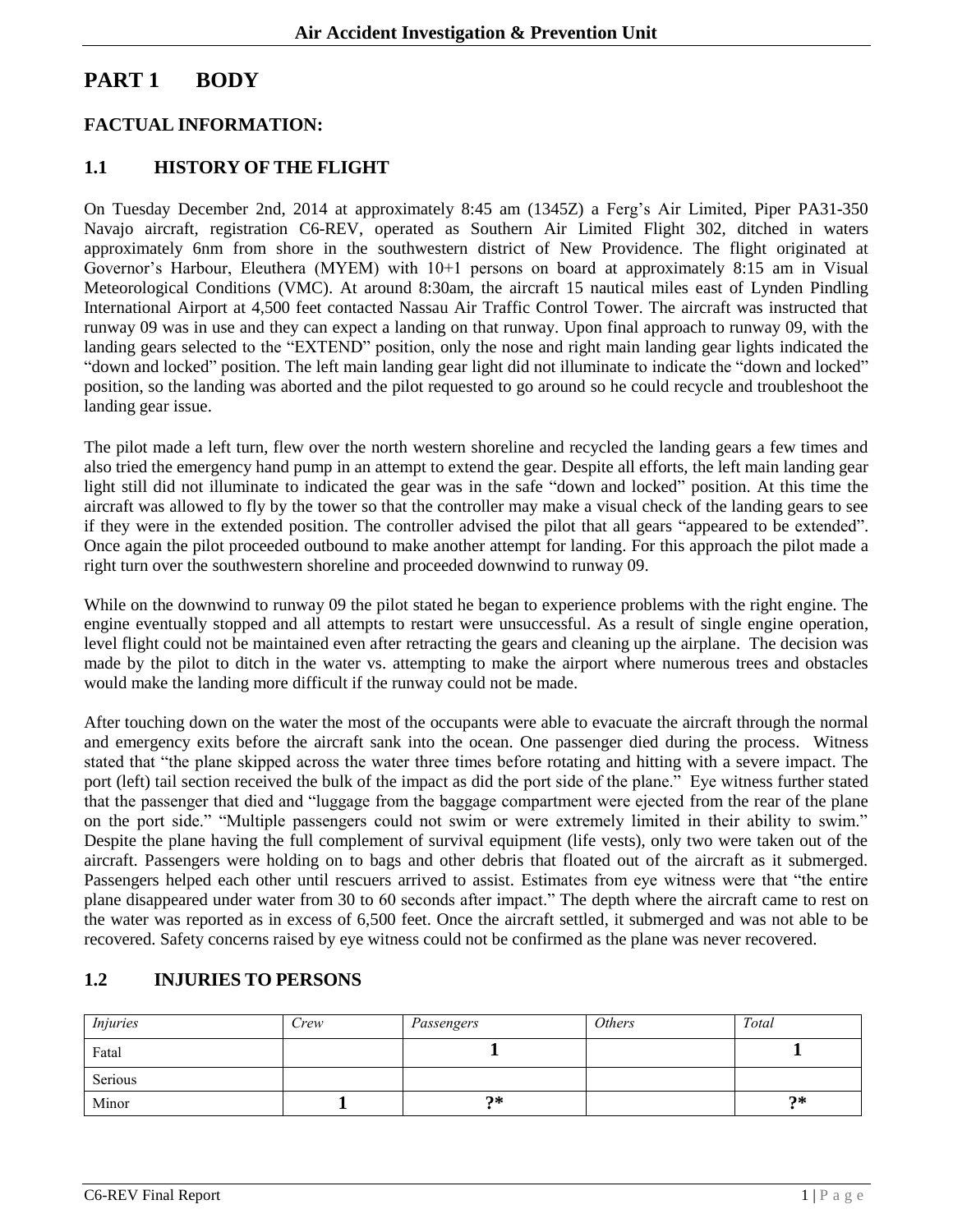\**A full accounting of persons that received minor injuries could not be established as all passengers were transported to the hospital for evaluation and later discharged. Many of the passengers were foreign nationals and left the same day or shortly thereafter to the United States.*

#### <span id="page-10-0"></span>**1.3 DAMAGE TO AIRCRAFT**

The extent of damage to the aircraft could not be determined because the aircraft sank in waters reported in excess of 6,500ft and was not recovered..

#### <span id="page-10-1"></span>**1.4 OTHER DAMAGE**

No other damage, environmental or otherwise was reported.

#### <span id="page-10-2"></span>**1.5 PERSONNEL INFORMATION**

A 56-year-old male piloted the aircraft. He is the holder of a Bahamas and United States of America Commercial Pilot License with Single and Multi-engine land and Instrument Airplane category ratings. The Bahamas Commercial Pilot License was issued March 28<sup>th</sup> 2013. He is also the holder of a class 1 medical certificate; with the limitation that corrective lens must be worn issued June  $23<sup>rd</sup> 2014$ .

His total pilot hours reported at the time of his last medical certification is estimated to be approximately eight thousand six hundred and fifty hours (8,650).

#### <span id="page-10-3"></span>**1.6 AIRCRAFT INFORMATION**

C6-REV, a fixed-wing multi-engine Piper PA31-350 Navajo, serial number 31-7652062, was manufactured in 1976. It was owned, registered and operated by Ferg's Air Limited. At the latest inspection recorded, the airplane accumulated total time was recorded as 11,744 flight hours.

The aircraft was fitted with two Textron Lycoming TIO-540-J2BD reciprocating engines and two Hartzell HC-E3YR-2ATF propellers. The aircraft was listed in the normal category, standard classification and was issued an airworthiness certificate on November 29<sup>th</sup> 2013 by the Flight Standards Inspectorate.

#### <span id="page-10-4"></span>*1.6.1 Aircraft Fuelling Information*

The pilot reported that he had 43 gallons of fuel placed in the inboard fuel tanks of the aircraft prior to his departure for Governor's Harbour. He stated that he opted not to fuel the outboard fuel tanks because of the short distance of the flight and he considered the fuel taken in the inboard fuel tanks sufficient to complete the flight to Governors Harbour and return to Nassau.

#### <span id="page-10-5"></span>*1.6.2 Weight and Balance and Stall Information*

The airplane type certificate listed the maximum allowable takeoff weight at 7000 pounds. A review of the aircraft maintenance records shows the most recent weight and balance inspection was carried out on November  $21<sup>st</sup>$  2013. At the time of this inspection the aircraft conformed to its type certificate.

#### <span id="page-10-6"></span>*1.6.3 Maintenance Records*

A review the maintenance records for aircraft C6-REV was made following the accident. The records were found satisfactory. Ram-Aero Aviation at Aircraft Total Time 11,744.6 hours and HOBBS time 868.7 accomplished the most recent annual inspection. This inspection was completed on October 22nd 2014.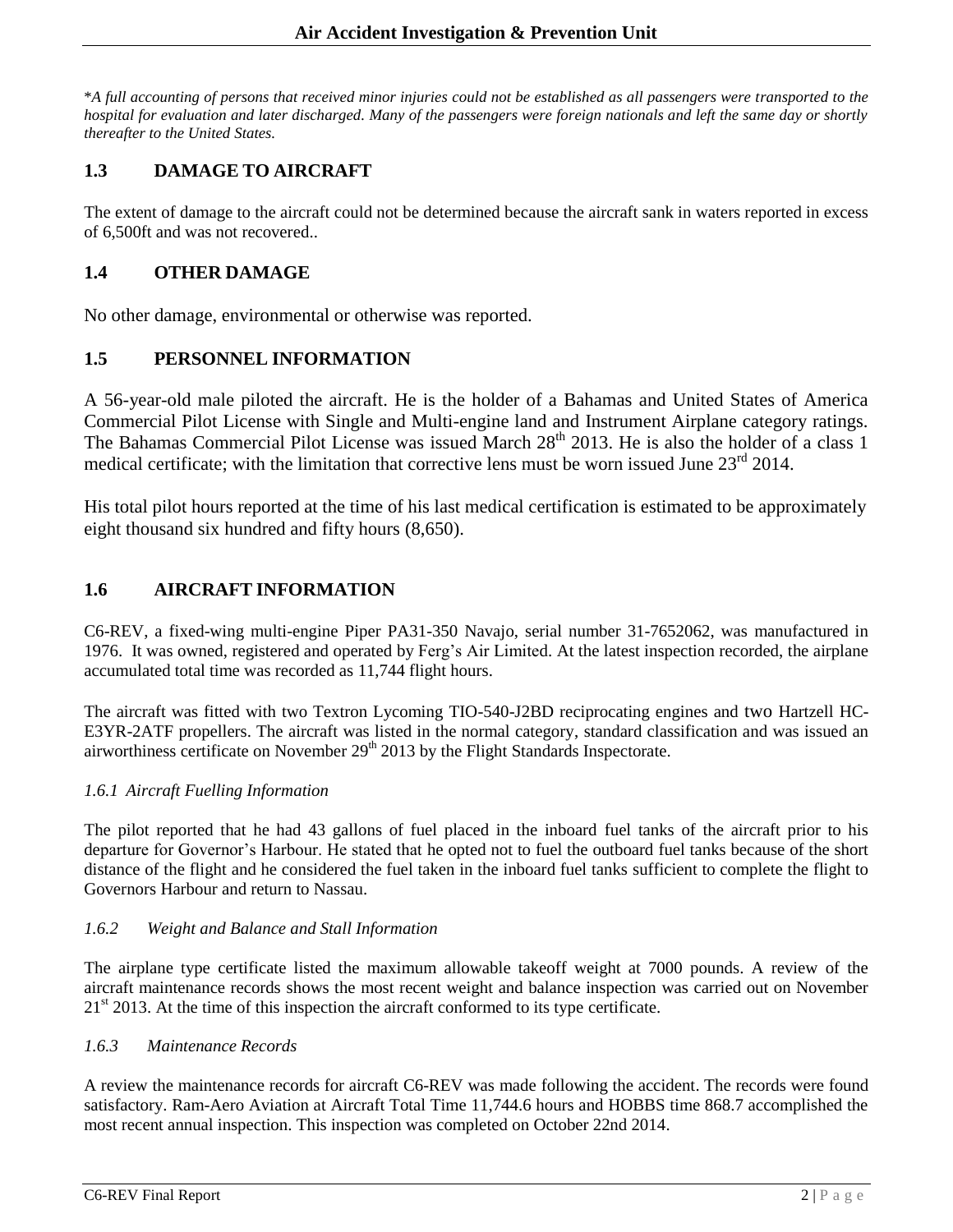#### <span id="page-11-0"></span>*1.6.4 Airworthiness Directives*

According to the maintenance records reviewed all Airworthiness Directives (AD's) were reviewed and complied with up to current AD bi-weekly period 2014-22.

#### <span id="page-11-1"></span>*1.6.5 Maintenance Actions Prior to the Accident*

There is no notation in the maintenance records to indicate any further maintenance action accomplished to the aircraft after the annual inspection on 22 October 2014 up to the time of the accident.

#### <span id="page-11-2"></span>**1.7 METEOROLOGICAL INFORMATION**

The accident occurred in visual meteorological conditions (VMC). Visibility was unrestricted and the wind was out of the northeast at approximately 10 knots.

#### <span id="page-11-3"></span>**1.8 AIDS TO NAVIGATION**

Aids to navigation were not a factor in this accident. At the time of the accident the aircraft had available Nassau VOR at Frequency 112.7.

#### <span id="page-11-4"></span>**1.9 COMMUNICATIONS**

Communications by C6-REV were established with Nassau Approach on frequency 121.00 and Nassau Tower Control on frequency 119.5.

#### <span id="page-11-5"></span>**1.10 AERODROME INFORMATION**

Lynden Pindling International Airport (MYNN) situated on the island of New Providence is the largest airport in the Bahamas. The field has an elevation of 16 feet above sea level and coordinates of 25 02' 20" N and 077 27' 58" W. The runway options at MYNN are runways 14/32 and runways 09/27, all runways are paved surfaces, constructed of asphalt.

#### <span id="page-11-6"></span>**1.11 FLIGHT RECORDERS**

No flight recorders were installed in the aircraft, as none was required by regulations for this aircraft type.

#### <span id="page-11-7"></span>**1.12 WRECKAGE AND IMPACT INFORMATION**

The aircraft was not recovered so wreckage and impact information could not be determined.

#### <span id="page-11-8"></span>**1.13 MEDICAL AND PATHOLOGICAL INFORMATION**

There was one fatality as a result of the accident. The victim was later transported to the Rand Morgue at the Princess Margaret Hospital. All survivors were examined on scene and thereafter taken by EMS personnel to Doctor's Hospital for further examination and evaluation, only minor injuries were reported.

#### <span id="page-11-9"></span>**1.14 FIRE**

There was no evidence or report of fire associated with this accident.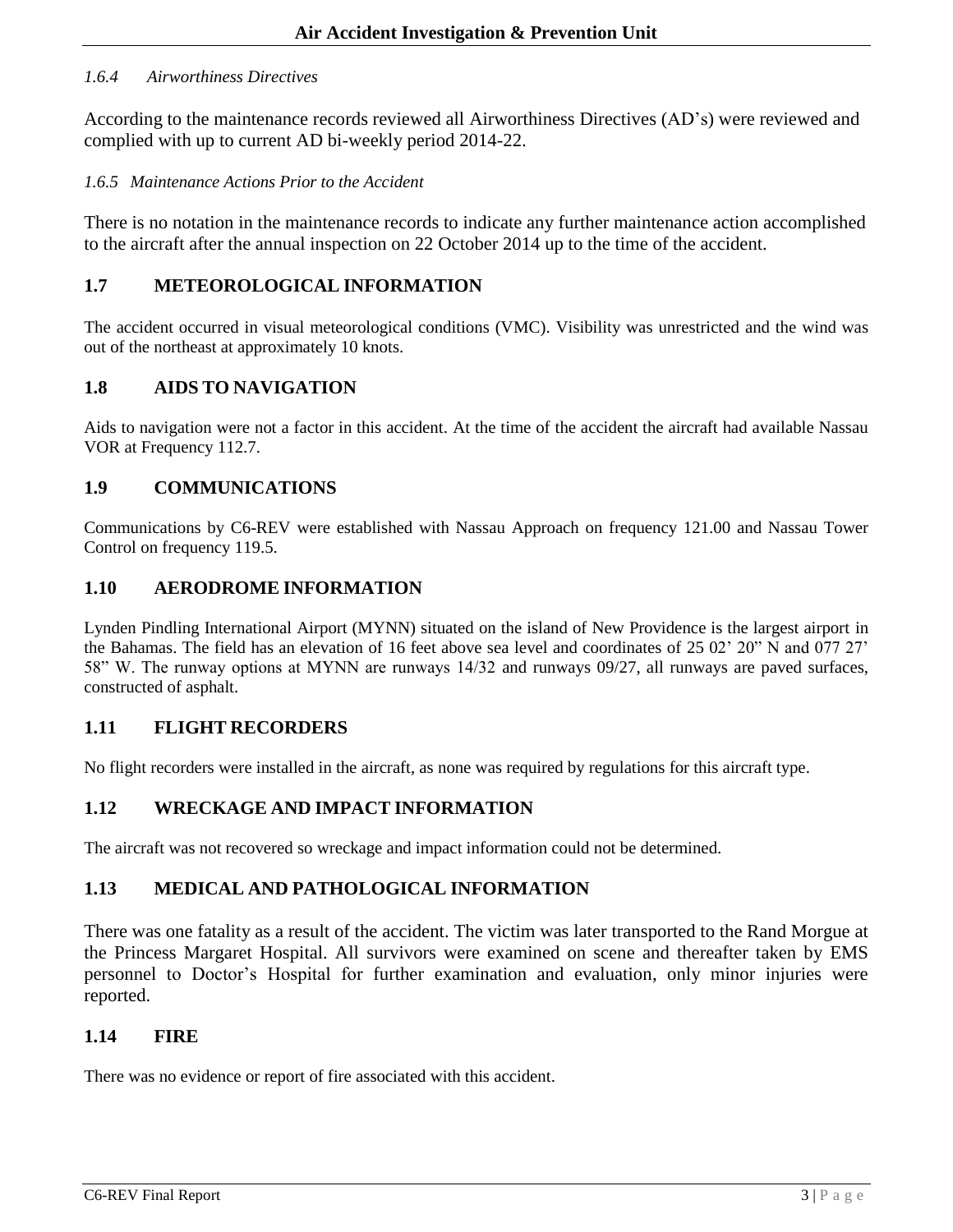### <span id="page-12-0"></span>**1.15 SURVIVAL ASPECTS**

The accident was survivable because the pilot made a decision to land on the water vs. trying to make the runway, which had numerous obstacles between the aircraft position and the runway. The pilot along with the passengers was able to open the emergency exits and evacuate before the aircraft sank. The aircraft was also equipped with life vests, some of which were utilized for flotation as well as other items such as luggage and seats.

Small boats being operated in the area around the time of the accident was able to lend assistance to the occupants of the aircraft. This rapid assistance also increased the survivable chances of the occupants.

#### <span id="page-12-1"></span>**1.16 TESTS AND RESEARCH**

Because of the depth of the water and inaccessibility of the aircraft no tests and research was carried out.

### <span id="page-12-2"></span>**1.17 ORGANIZATIONAL AND MANAGEMENT INFORMATION**

#### <span id="page-12-3"></span>*1.17.1 General*

Ferg's Air Limited was founded in 1997. The Department of Civil Aviation certified Ferg's Air Limited for commercial air operations as a Single Pilot AOC. Ferg's Air Limited conducted chartered flights on demand throughout the islands of the Bahamas.

Southern Air Charter Limited a certified Bahamas Air Operator Certificate holder was the company hired to transport passengers from Governor Harbour to Nassau. Southern Air Charter Limited used the services of Ferg's Air Charter to operate flight 302 without establishing a formal relationship (code share / wet / dry lease).

#### <span id="page-12-4"></span>*1.17.2 Maintenance*

The aircraft C6-REV was maintained by Rams Aero Aviation based at the Lynden Pindling International Airport. The Air Accident Investigation and Prevention Unit conducted a complete aircraft records inspection. The last recorded maintenance being an annual inspection accomplished on  $22<sup>nd</sup>$  October 2014 at 11,744.6 ACTT and 868.7 hours Hobbs.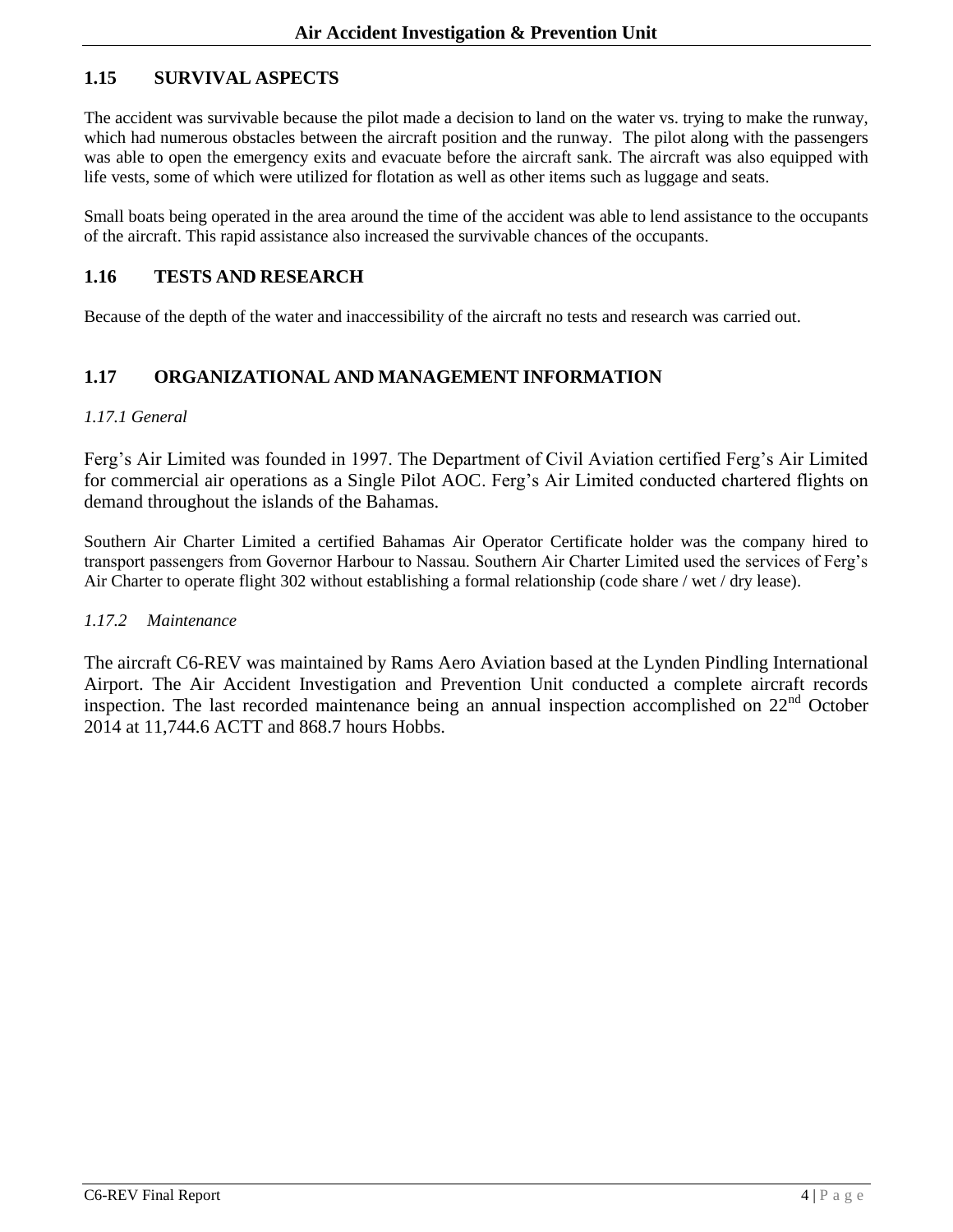# <span id="page-13-0"></span>**PART 2 ANALYSIS**

#### <span id="page-13-1"></span>**2.1 GENERAL**

Weather was not a factor in this accident.

Air Traffic Control services were provided in accordance with established criteria and were not a factor in the cause of this accident.

The pilot was properly trained, current and qualified for the flight.

#### <span id="page-13-2"></span>**2.2 AIRPLANE HANDLING**

The airplane was configured for the landing however, as the landing gear unsafe light remained illuminated, the pilot elected to execute a go around procedure and have ATC verify gears were in the down position. While trying to deal with a landing gear problem the aircraft experienced a failure of the right engine. This engine failure resulted in the aircraft inability to maintain a safe altitude, hence the decision to land in the water versus trying to make it to the runway, which contained numerous obstacles between the position of the aircraft, and the runway.

#### <span id="page-13-3"></span>**2.3 MAINTENANCE OVERSIGHT**

The airplane was properly maintained in accordance with CAA and FAA regulations.

#### <span id="page-13-4"></span>**2.4 SURVIVAL FACTORS**

With the exception of the one victim, the accident was survivable for the pilot and other passengers because of the decision to land in water versus trying to reach the airport. The presence and assistance of small boats operating in the area at the time of the accident also greatly increased the survivability chances of the occupants.

### <span id="page-13-5"></span>**PART 3 CONCLUSIONS**

#### <span id="page-13-6"></span>**3.1 FINDINGS**

- 1. Weather was not a factor in the accident.
- 2. Air Traffic Services were proper and did not contribute to the cause of the accident.
- 3. The pilot was properly certified, trained and qualified for the flight.
- 4. The loss of power on the right engine resulted in the aircraft inability to maintain a safe altitude.
- 5. The Police and other emergency services response were timely and effective.
- 6. The depth of the water where the aircraft came to rest made it impossible for the aircraft to be recovered.
- 7. The aircraft was properly maintained in accordance with Bahamas and United States regulations and maintenance practices.

#### <span id="page-13-7"></span>**3.2 PROBABLE CAUSE**

The AAIPU determines that the probable causes of this accident as:

Engine failure and the inability of the aircraft to maintain a safe altitude.